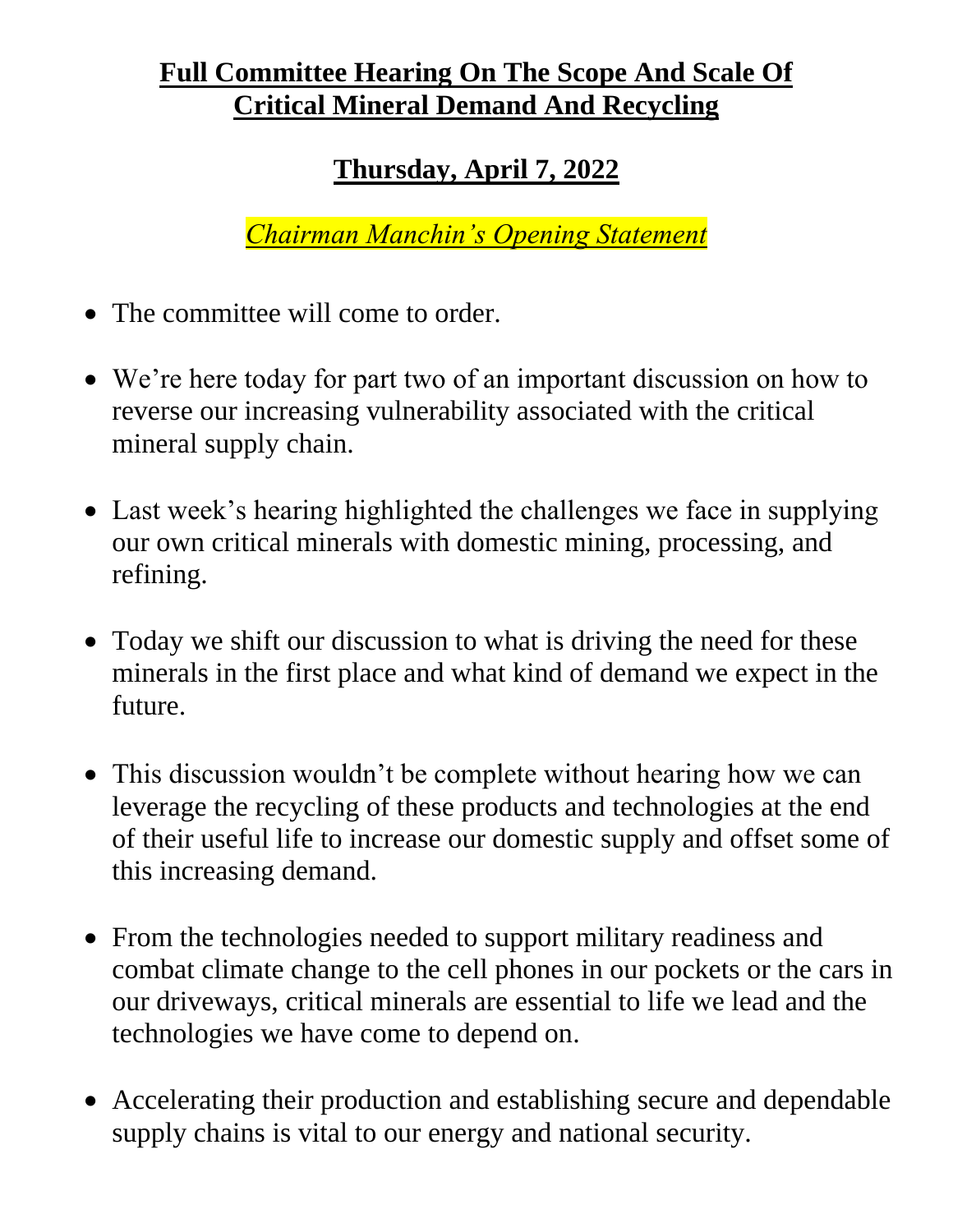- That is why I was pleased to see President Biden take action last week to strengthen our critical minerals supply chain by invoking the Defense Production Act to address the minerals needed for advanced batteries.
- I am also proud of the work we did in this committee to include provisions in the Bipartisan Infrastructure Law to build up our domestic manufacturing and recycling capabilities.
- While these actions are a crucial step forward, more action is going to be necessary to get supply chains – including mining, processing, manufacturing, and more – where they need to be domestically to keep up with the growing demand for these critical minerals instead of increasing our reliance on China.
- Government support and intervention are necessary. But industry truly needs to be the leader in securing reliable and ethically-sourced supplies for the materials that make up their products.
- Every company involved in the downstream manufacturing of products that contain critical minerals has a responsibility to know where their parts and materials are coming from.
- Companies must commit to building partnerships with domestic producers and material processers, and when they source overseas, transparency is a prerequisite.
- Manufacturing should be done with recycling in mind, and if there are barriers to that, I want to hear about them so we can get this right sooner than later.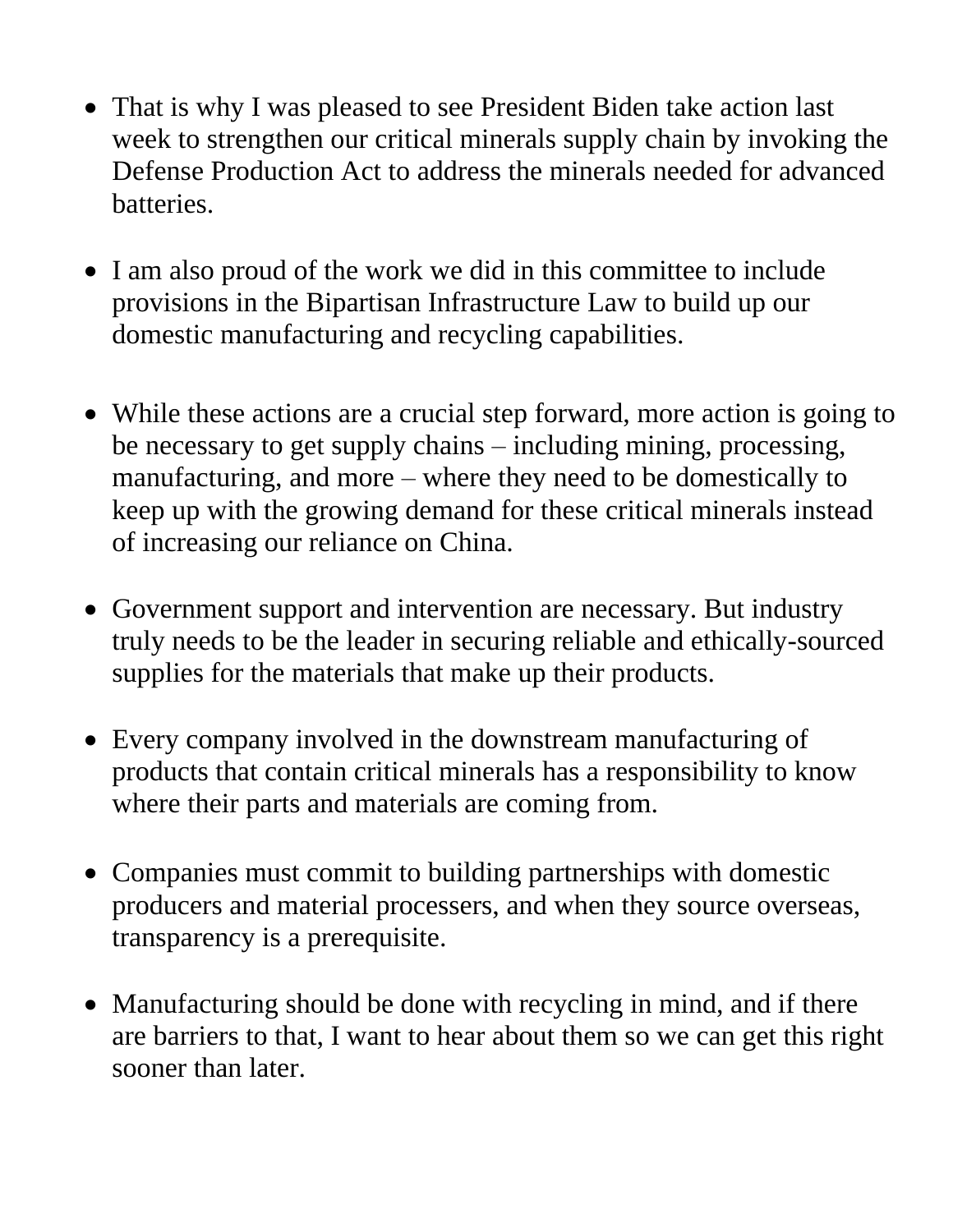- I am pleased that we are joined today by several witnesses who will be able to shed some light on how the private sector is approaching all of these challenges.
- According to the International Energy Agency, stationary and electric vehicle batteries will account for about half of the mineral demand growth from clean energy technologies over the next twenty years.
- As the sector responsible for the largest portion of total U.S. greenhouse gas emissions, there is no question that we need to be doing all that we can to reduce emissions in the transportation sector.
- EVs certainly have a role to play in addressing those emissions.
- However, with China's dominance over the critical minerals required for EVs, I have grave concerns about moving too quickly toward an EV-only future.
- When it comes to the EV battery supply chain, China is responsible for 80% of the world's battery material processing, 60% of the world's cathode production, 80% of the world's anode production, and 73% of the world's lithium ion battery cell production. They've cornered the market.
- With numbers like these, it is frustrating to hear calls for a swifter transition to electrified transportation to reduce our dependence on foreign oil.
- We cannot replace one unreliable foreign supply chain with another and think it will solve our problems.
- That is why I also continue to advocate for parallel investment in hydrogen as a clean transportation fuel.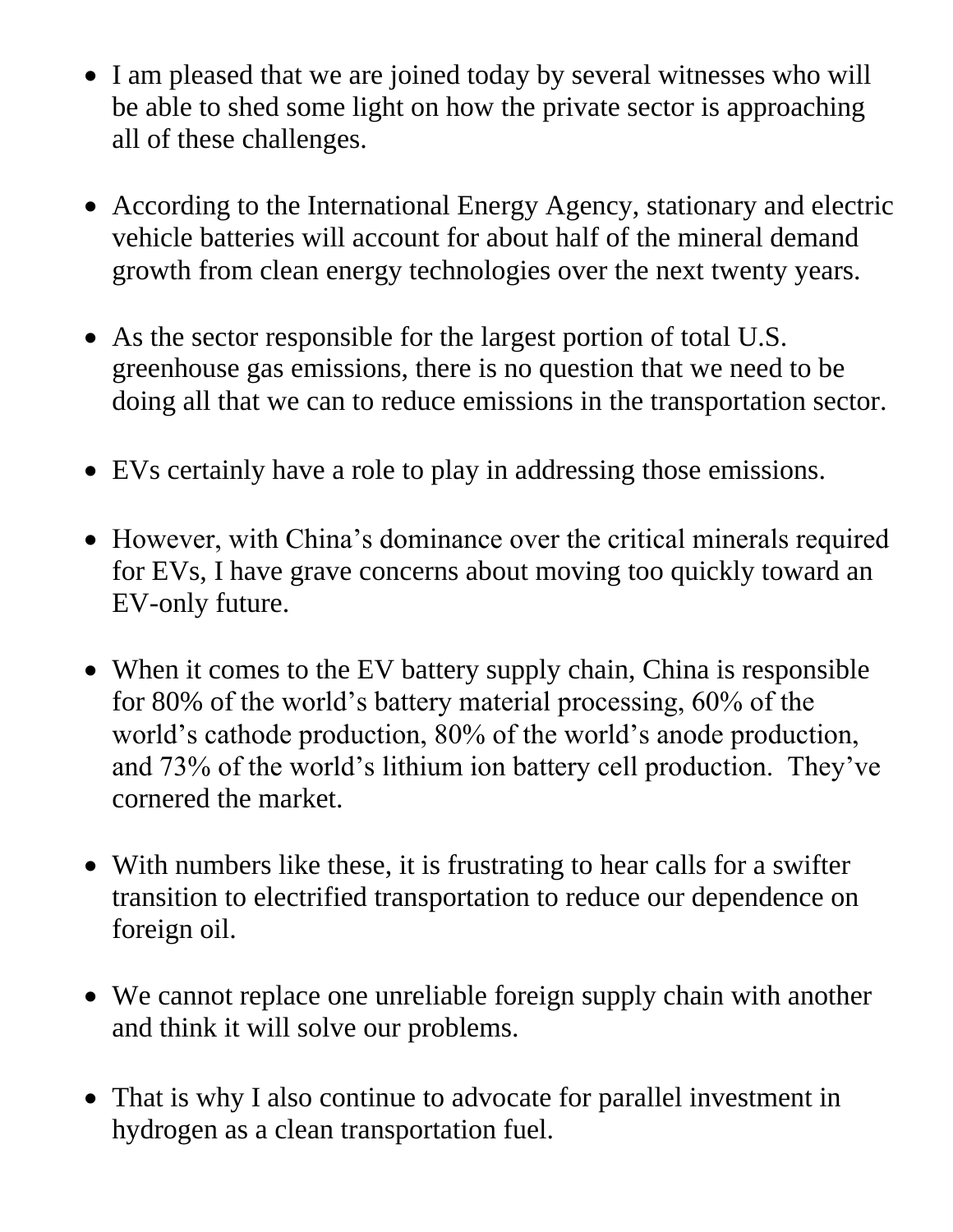- Now, I believe that domestic mining has to play a role in reducing our reliance on foreign supplies of raw materials but it is not the only tool we have in our toolbox.
- Recycling provides a tremendous opportunity to avoid outsourcing the raw supply of critical minerals we need while creating new economic opportunities right here at home.
- This chart shows that recycling is a more efficient way to recover these materials in some cases.
- According to the Department of Energy, we can recover, 1 ton of battery grade lithium from only 28 tons of spent lithium-ion batteries compared to 750 tons of brine or 250 tons of ore.
- And for cobalt, one ton of battery grade cobalt only needs 5 to 15 tons of spent batteries compared to 300 tons of ore; and all of this material can feed right back into the processing capacity we are developing here.
- I'm pleased that we are joined by Mr. JB Straubel of Redwood Materials who can talk about the opportunities to grow this promising new industry.
- In the 1940s, in the wake of World War 2 and as the Cold War started, Kryptonite made its first appearance in a Superman comic.
- A rare mineral found only on the fictional planet of Krypton, Kryptonite is the only thing that can render the seemingly invulnerable "Man of Steel" powerless.